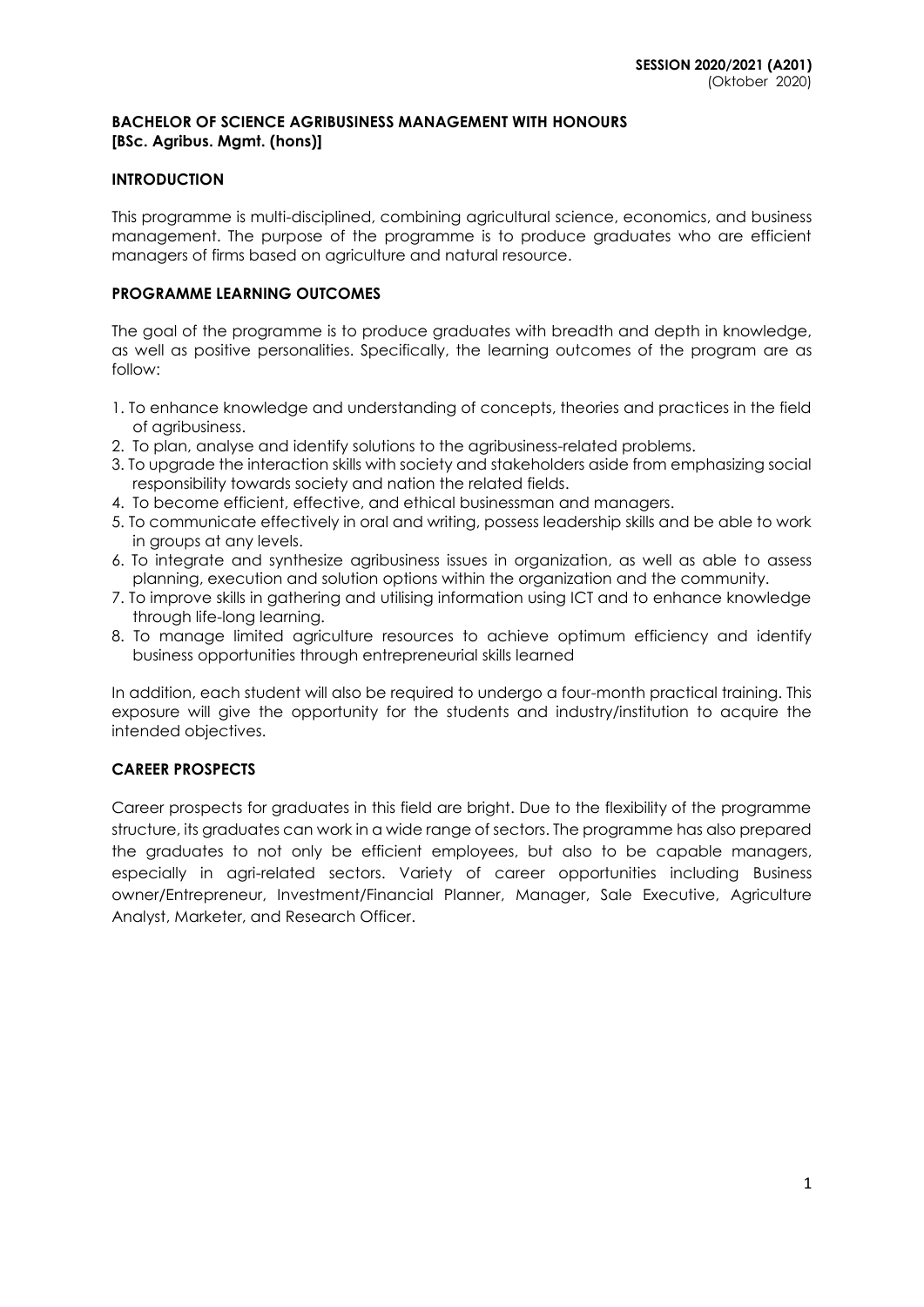#### **DEAN - SCHOOL OF ECONOMICS, FINANCE AND BANKING**

Prof. Dr. Russayani Ismail BEc (Hons) (UIA), MSc, PhD (Exeter) E-mail: rus1140@uum.edu.my

### **DEPUTY DEAN - SCHOOL OF ECONOMICS, FINANCE AND BANKING**

Assoc. Prof. Dr. Azira Abdul Adzis BBA (Fin)(UUM), MSc. (Banking) (UUM), PhD (Massey Univ, NZ) E-mail: azira@uum.edu.my

### **HEAD OF DEPARTMENT – ECONOMICS AND AGRIBUSINESS MANAGEMENT**

Assoc. Prof. Dr. Roslina Kamaruddin BSocSc (USM), MEcon. Mgmt (USM), PhD (UKM) e-mail : [roslina\\_k@uum.edu.my](mailto:roslina_k@uum.edu.my)

### **PROGRAMME COORDINATOR – ECONOMICS**

Dr. Wan Roshidah Fadzim BEc (Hons) (UUM), MEc (UPM), PhD (UUM) e-mail : [wanroshidah@uum.edu.my](mailto:wanroshidah@uum.edu.my)

#### **PROGRAMME COORDINATOR – AGRIBUSINESS MANAGEMENT**

Dr. Rozana Samah B.Sc. Agribusiness Management (UUM), M.Sc. Aquaculture (UMT), PhD (UUM) e-mail : [rozana.samah@uum.edu.my](mailto:rozana.samah@uum.edu.my)

# **PROFESSOR**

Prof. Dr. Jamal Ali BSc (UPM), MSoc. (USM), PhD (UUM) e-mail : [jamalali@uum.edu.my](mailto:jamalali@uum.edu.my)

Prof. Dr. Russayani Ismail BEc (Hons) (UIA), MSc, PhD (Exeter) e-mail : [rus1140@uum.edu.my](mailto:rus1140@uum.edu.my)

Prof. Dr. Sallahuddin Hassan Dip. Agric, BSc (Hons) (UPM), MPA (USC), MA (Tennessee), PhD (Malaya), Dip. Econ (Econ. Inst. Colorado), Dip. Penulisan (DBP-PLM) e-mail : [din636@uum.edu.my](mailto:din636@uum.edu.my)

# **ASSOCIATE PROFESSOR**

Assoc. Prof. Dr. Bakti Hasan Basri BEc (Hons) (UUM), MEc (Malaya), PhD (Newcastle) e-mail : [bakti@uum.edu.my](mailto:bakti@uum.edu.my)

Assoc. Prof. Dr. Cheah Yong Kang B.Soc.Sc., M.Ec.Mgmt. (USM), PhD (Malaya) e-mail : [yong@uum.edu.my](mailto:yong@uum.edu.my) Assoc. Prof. Dr. Hussin Abdullah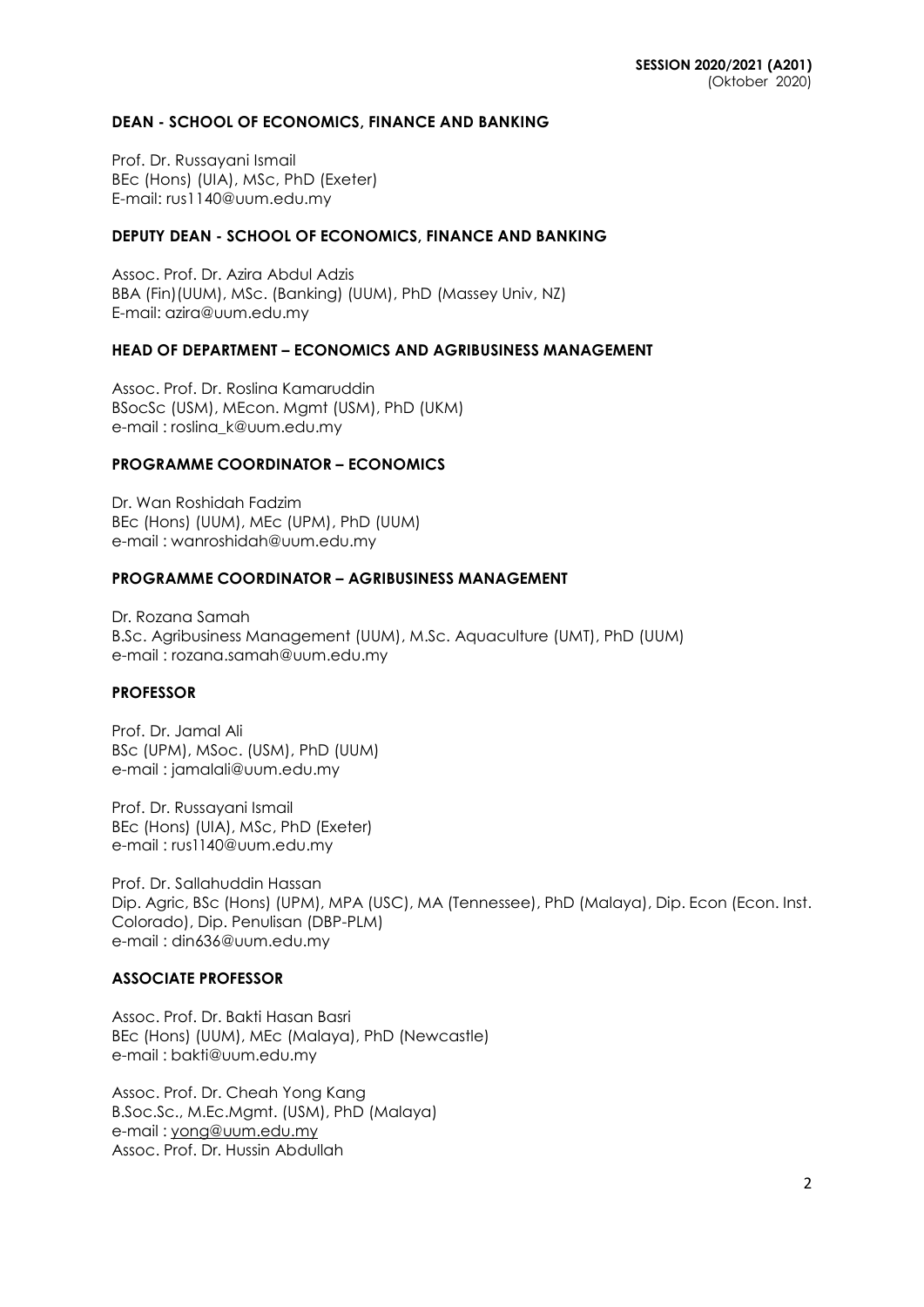Dip. Educ (MPT), BEc, MBA (UKM), PhD (UPM) e-mail : [ahussin@uum.edu.my](mailto:ahussin@uum.edu.my) Assoc. Prof. Dr. Irwan Shah Zainal Abidin BEc, MEc (Malaya), PhD (UUM) e-mail : [irwanshah@uum.edu.my](mailto:irwanshah@uum.edu.my)

Assoc. Prof. Dr. Lim Hock Eam BEc (Hons) (UUM), MSc (Univ. College, London), PhD (Monash) e-mail : [lheam@uum.edu.my](mailto:lheam@uum.edu.my)

Assoc. Prof. Dr. Mukaramah Harun BEc (Hons) (Malaya), MSc (Portsmouth), PhD (UPM) e-mail : mukaramah@uum.edu.my

Assoc. Prof. Dr. Mukhriz Izraf Azman Aziz BEc (Hons) (UUM), MSc (Lancaster), PhD (UK) e-mail : [mukhriz@uum.edu.my](mailto:mukhriz@uum.edu.my)

Assoc. Prof. Dr. Nor Azam Abdul Razak BSc (Mgmt) (Indiana), MEc (Tsukuba), PhD (Louisiana State) e-mail : [azam@uum.edu.my](mailto:azam@uum.edu.my)

Assoc. Prof. Dr**.** Nor' Aznin Abu Bakar BA, MSc (Portland), PhD (Surrey) e-mail : [noraznin@uum.edu.my](mailto:noraznin@uum.edu.my)

Assoc. Prof. Dr. Norehan Abdullah BA (Maryville Col., Tennessee), MA (Western Illinois), PhD (UKM) e-mail : [norehan@uum.edu.my](mailto:norehan@uum.edu.my)

Assoc. Prof. Dr. Roslina Kamaruddin BSocSc (USM), MEcon. Mgmt (USM), PhD (UKM) e-mail : [roslina\\_k@uum.edu.my](mailto:roslina_k@uum.edu.my)

Assoc. Prof. Dr. Shamzaeffa Samsudin BEc (Hons) (UUM), MSc (York), PhD (East Anglia) e-mail : shamzaeffa@uum.edu.my

Assoc. Prof. Dr. Shazida Jan Mohd Khan BEc (Hons) (UUM), MA (Essex), PhD (Wales) e-mail : [sjmohd@uum.edu.my](mailto:sjmohd@uum.edu.my)

Assoc. Prof. Dr. Shri Dewi a/p Applanaidu BEc (Hons) (UUM), MEc (UKM), PhD (UPM) e-mail : [dewi@uum.edu.my](mailto:dewi@uum.edu.my)

Assoc. Prof. Dr. Siti Aznor Hj. Ahmad BEc (Hons) (UUM), MA (Leeds), Dip.Econ (Econ.Inst. Colorado), PhD (Glasgow) e-mail : siti736@uum.edu.my

Assoc. Prof. Dr. Siti Hadijah Che Mat BEc (Hons) (UUM), MEc (UPM), PhD (UUM) e-mail : [hadijah@uum.edu.my](mailto:hadijah@uum.edu.my)

Assoc. Prof. Dr. Soon Jan Jan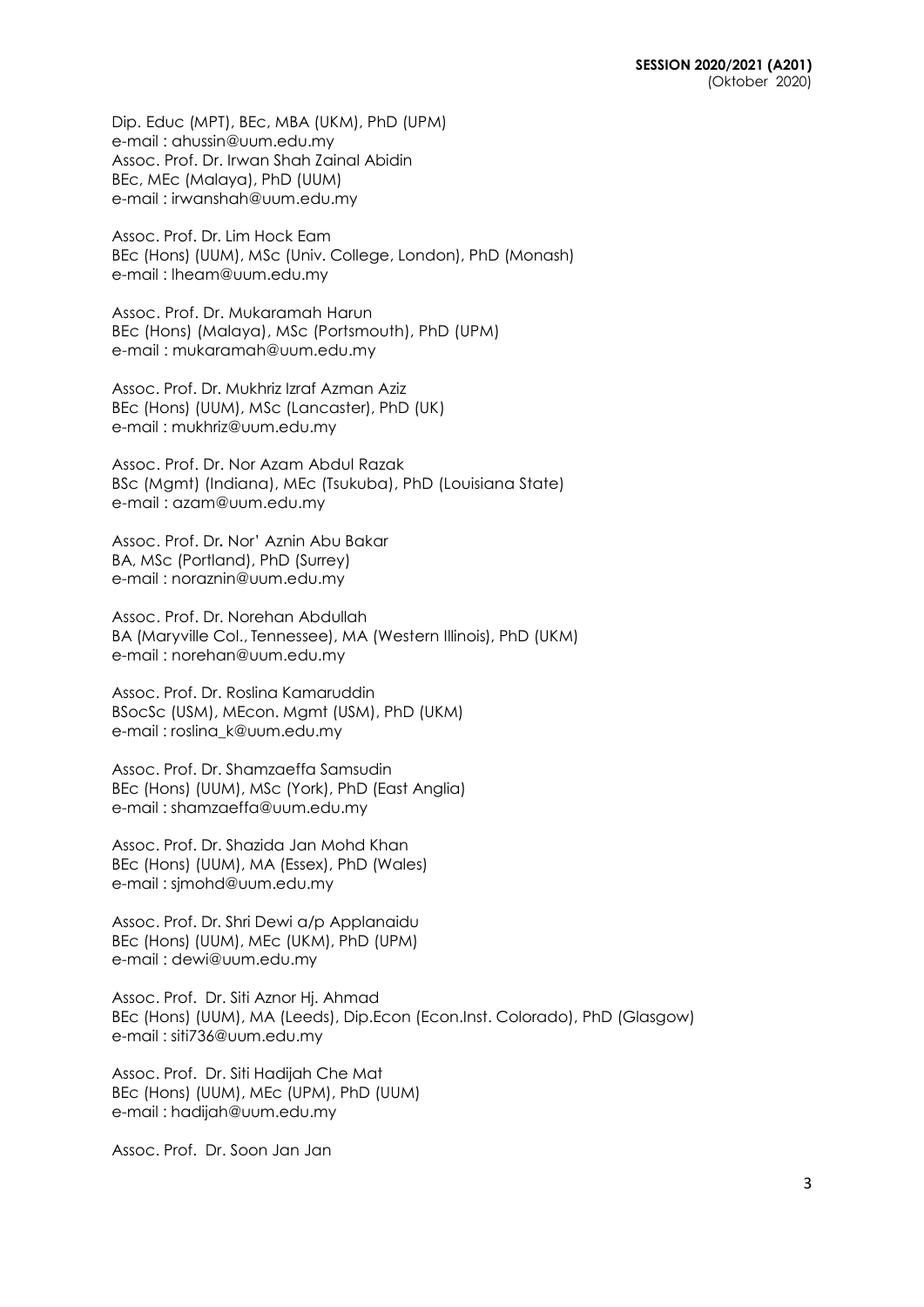BEc (Hons) (UUM), MEc (UPM), MSc (Dec.Sc) (UUM), PhD (Otago) e-mail : soon@uum.edu.my

### **SENIOR LECTURERS**

Dr. Abu Sufian Abu Bakar BEc (Hons), MEc (Malaya), PhD (UKM) e-mail : [sufian@uum.edu.my](mailto:sufian@uum.edu.my)

Dr. Anizah Md. Ali BEc (Hons) (UUM), MEc, PhD (UKM) e-mail : [anizah@uum.edu.my](mailto:anizah@uum.edu.my)

Dr. Azizah Md. Yusof BEc (Hons) (UUM), MEc(UKM), PhD (UUM) e-mail : [azizah@uum.edu.my](mailto:azizah@uum.edu.my)

Che Engku Mansoor Che Engku Ismail BEc (Hons) (UUM), MA (Manchester) e-mail : [mansoor@uum.edu.my](mailto:mansoor@uum.edu.my)

Dr. Mohamad Helmi Hidthiir BEc (Hons) (UUM), MEc (UPM), PhD (USM) e-mail : helmi@uum.edu.my

Dr. Nur Marina binti Abd Manap BEc (UUM), MEc (UKM), PhD (UPM) e-mail: nu[rmarina@uum.edu.my](mailto:marina@uum.edu.my)

Dr. Mohd. Razani Mohd. Jali BSc (Wisconsin-Green Bay), M.U.R.P. (Virginia Tech), PhD (Leeds) e-mail : [razani@uum.edu.my](mailto:razani@uum.edu.my)

Dr. Mohd. Saifoul Zamzuri Noor BEc (Hons), MBA (UKM), PhD (UUM) e-mail : [saifoul@uum.edu.my](mailto:saifoul@uum.edu.my)

Muhammad Ridhuan Bos Abdullah BEc (Hons) (UKM), MEc (UPM) e-mail : [ridhuan@uum.edu.my](mailto:ridhuan@uum.edu.my)

Munzarina Ahmad Samidi BEc (Hons) (UIA), MSocSc (Birmingham) e-mail : [mun761@uum.edu.my](mailto:mun761@uum.edu.my)

Dr. Nariman Mohd. Saad BEc (Hons) (Malaya), MA (East Anglia), PhD (UUM) e-mail : [nariman@uum.edu.my](mailto:nariman@uum.edu.my)

Dr. Normizan Bakar BEc (Hons), MEc (Kagoshima), PhD (Waseda) e-mail : [normizan@uum.edu.my](mailto:normizan@uum.edu.my)

Rizaudin Sahlan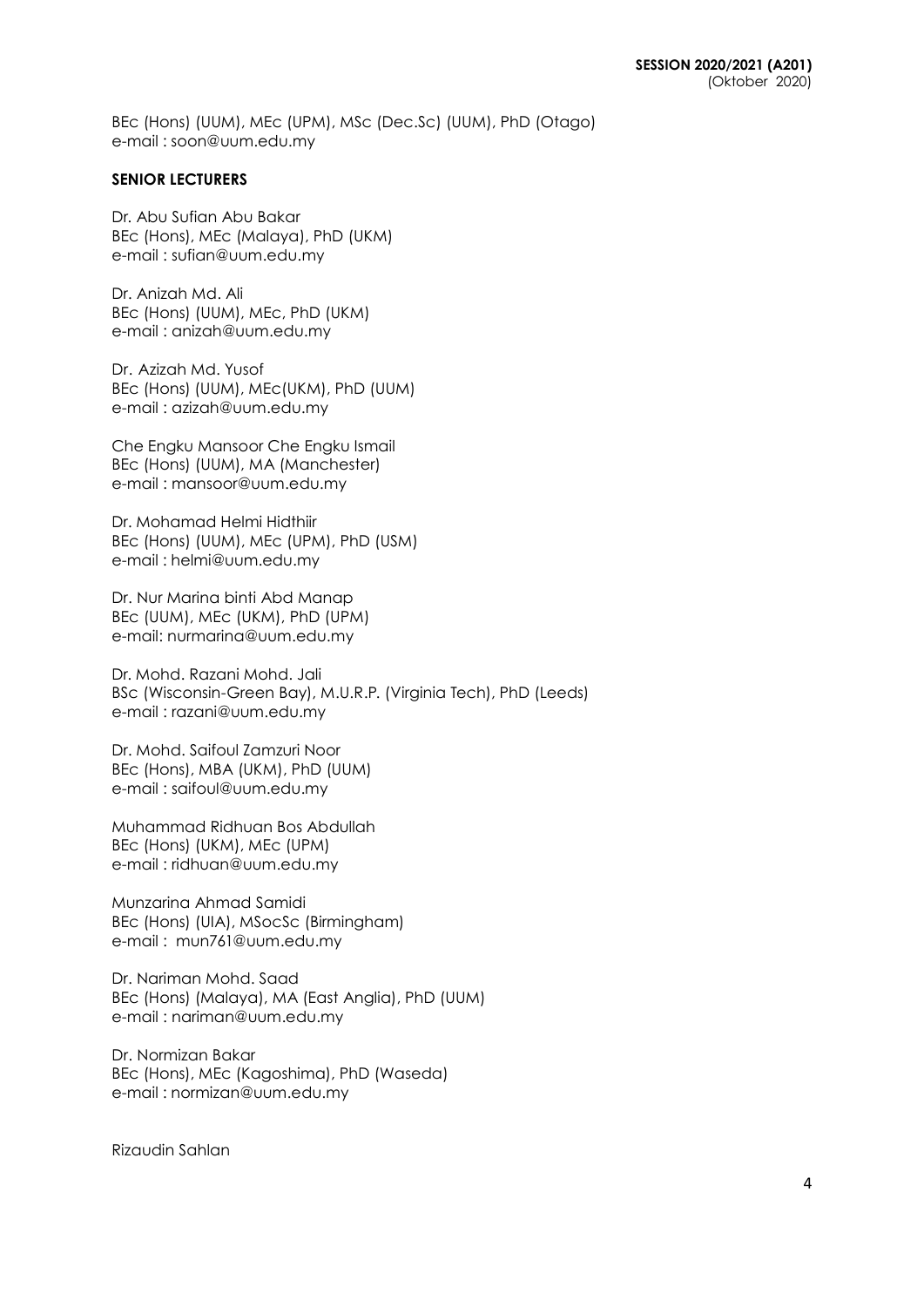BEc (Hons), MEc (UKM) e-mail : [rizaudin@uum.edu.my](mailto:rizaudin@uum.edu.my)

Dr. Shamsul Bahrain Rawi BSc (San Jose State, California), MSc (York), PhD (Newcastle) e-mail : [shamsul@uum.edu.my](mailto:shamsul@uum.edu.my)

Dr. Wan Roshidah Fadzim BEc (Hons) (UUM), MEc (UPM), PhD (UUM) e-mail : [wanroshidah@uum.edu.my](mailto:wanroshidah@uum.edu.my)

Dr. Rozana Samah BSc Agribus. Mgmt (UUM), MSc Aqua (UMT), PhD (UUM) e-mail : rozana.samah@uum.edu.my

Dr. Ruhaida Saidon BEc (Hons) (UUM), MEc (UUM), PhD (UPM) email : ruhaida@uum.edu.my

Dr. Zalina Zainal BEc (Hons) (UUM), MEc, PhD (UKM) e-mail : [z.zainal@uum.edu.my](mailto:z.zainal@uum.edu.my)

# **LECTURERS**

Amizam Arzemi BEc (Hons) (UUM), MA (Manchester) e-mail : [amiz1112@uum.edu.my](mailto:amiz1112@uum.edu.my)

Asnida Shahidan BEc (Hons) (UUM), MEc (Malaya) e-mail : [asnida@uum.edu.my](mailto:asnida@uum.edu.my)

Aznita Samsi BEc (Hons) (UUM), MEc (UPM) e-mail : [aznita@uum.edu.my](mailto:aznita@uum.edu.my)

Fikriyah Abdullah DBS, BBA (Finance)(UiTM), MSc (Finance)(UPM) e-mel : [fikriyah@uum.edu.my](mailto:fikriyah@uum.edu.my)

Fuad Mohamed Berawi BEc (Hons), MEc (UKM) e-mail : [fuad@uum.edu.my](mailto:fuad@uum.edu.my)

Khairul Anuar Adnan DBS (UiTM), BBA (Banking)(Hons), MBA (UUM) E-mail: khairul71@uum.edu.my

Mahadi Naina Mohamed, P.K.T. BEc (Hons) (UUM), MA (East Anglia) e-mail : [mahadi@uum.edu.my](mailto:mahadi@uum.edu.my)

Maswati @ Mahfuzah Salim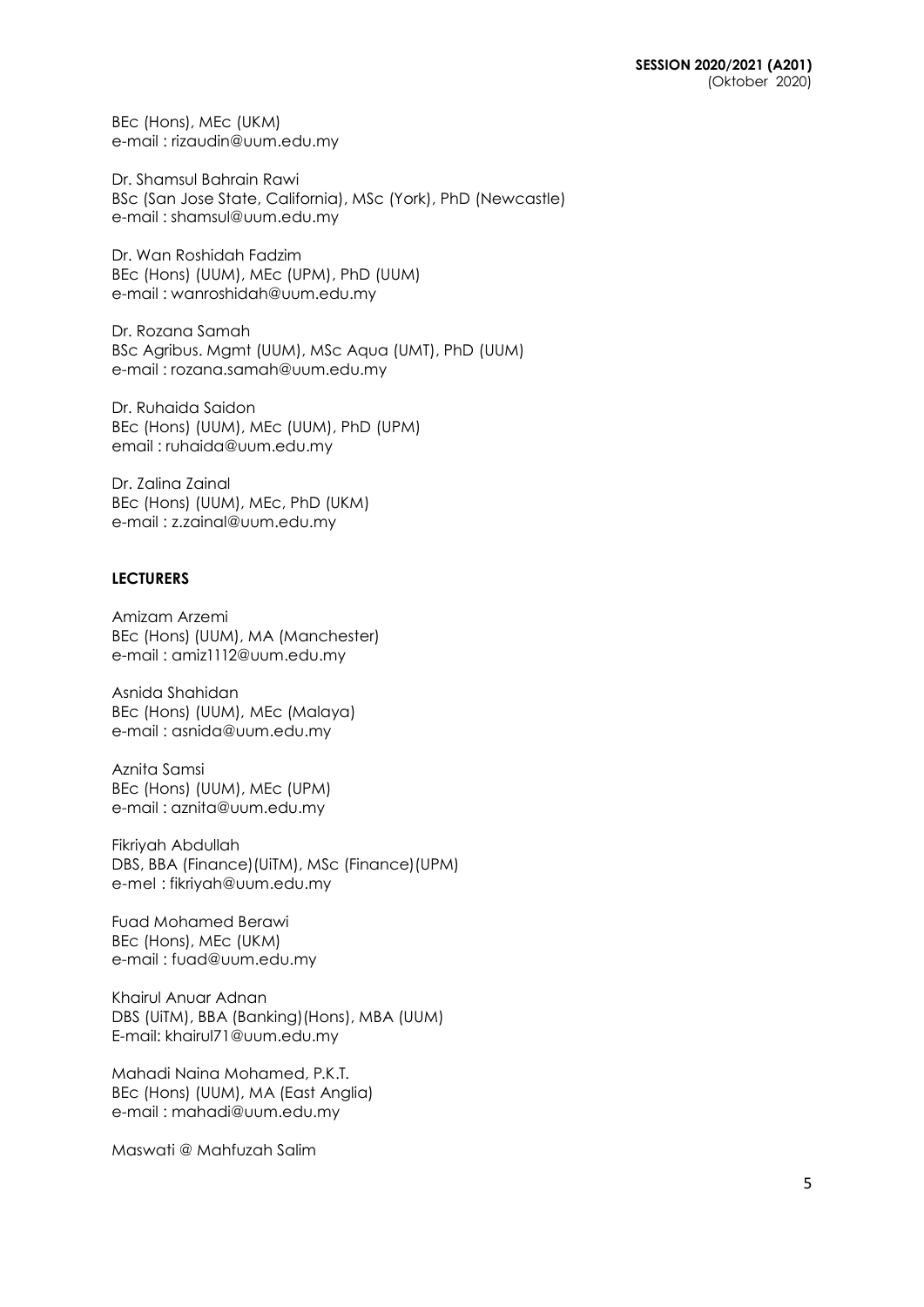DIB, ADBS (Finance) (UiTM), MBA (UUM) e-mel : [mahfuzah@uum.edu.my](mailto:mahfuzah@uum.edu.my)

Mohd. Fahmi Mohd Yusof BSc (Warwick), MBA (UiTM) e-mail : [fahmi@uum.edu.my](mailto:fahmi@uum.edu.my)

Mohd. Faisol Md. Salleh BA (Hons), MA (Concordia) e-mail : [fais908@uum.edu.my](mailto:fais908@uum.edu.my)

Noor Sa'adah Sabudin B.Syariah (Malaya), MSc (UiTM) e-mail : [saadah@uum.edu.my](mailto:saadah@uum.edu.my)

Nor Fadzlin Mohammad Bahar BEc (Hons), MEc (UKM) e-mail : [norfadzlin@uum.edu.my](mailto:norfadzlin@uum.edu.my)

Norzilah Hj. Aziz BEc (Hons) (UKM), MSc (Central Michigan) e-mail : [zilah834@uum.edu.my](mailto:zilah834@uum.edu.my)

Norzita Jamil BEc (Hons) (UUM), MEc (UPM) e-mail : [norzita@uum.edu.my](mailto:norzita@uum.edu.my)

Rusmani Musa BEc (Hons), MEc (UKM) e-mail : [rusmani@uum.edu.my](mailto:rusmani@uum.edu.my)

Siti Norliza Jumali BEc (Hons) (UUM), MEc (UPM) e-mail : [jsliza@uum.edu.my](mailto:jsliza@uum.edu.my)

Wan Zahrah Wan Din BA (Hons) (Laurentian), MA (Concordia) e-mail : [zahrah@uum.edu.my](mailto:zahrah@uum.edu.my)

Zalila Othman BA (Michigan), MA (Essex) e-mail : [zalila@uum.edu.my](mailto:zalila@uum.edu.my)

Zalina Mohd. Mohaideen Dip.Ed (Malaya), BEc(Hons) (Malaya), MEc (UKM) e-mail : [zalina@uum.edu.my](mailto:zalina@uum.edu.my)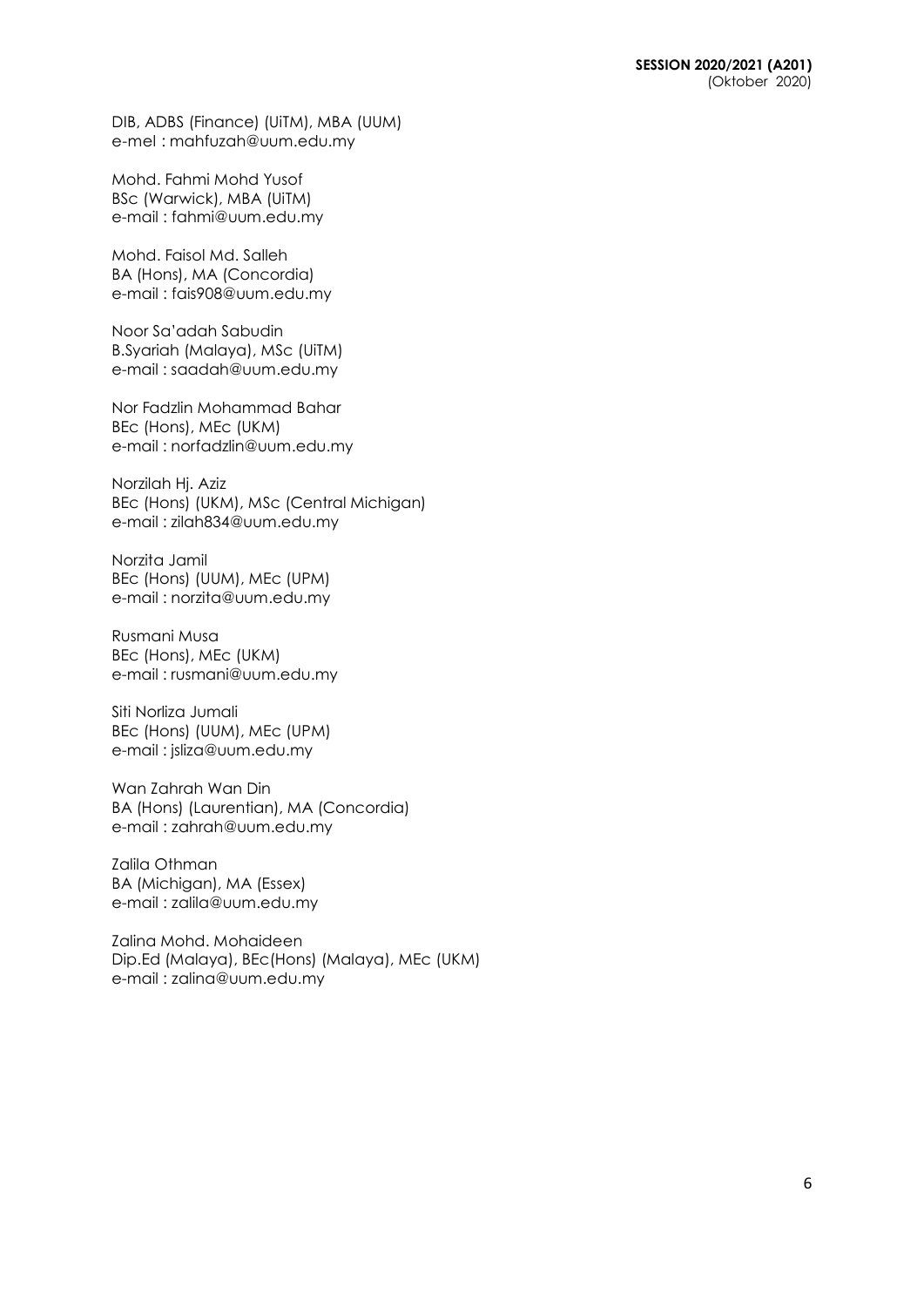# **BACHELOR OF SCIENCE AGRIBUSINESS MANAGEMENT WITH HONOURS [BSc. Agribus. Mgmt (Hons)]**

The Bachelor of Science Agribusiness Management with Honours consists of the following **FIVE (5)** components:

| <b>COMPONENT</b>               | <b>CREDIT HOURS</b> |
|--------------------------------|---------------------|
| A. UNIVERSITY CORE COURSES     |                     |
| <b>B. ENGLISH CORE COURSES</b> |                     |
| C. PROGRAMME CORE COURSES      | 95                  |
| D. LANGUAGE COMPONENT          |                     |
| E. FREE ELECTIVE               |                     |
| <b>TOTAL CREDIT HOURS</b>      | 132                 |

To be awarded a Bachelor of Science Agribusiness Management with Honours, a student is required **to take and pass a minimum of 132 credit hours** which include courses in the programme structure as shown below:

# **A. UNIVERSITY CORE (16 CREDIT HOURS)**

i. Malaysian Students

| <b>CODE</b>     | <b>COURSE</b>                    | <b>CREDIT HOURS</b> |
|-----------------|----------------------------------|---------------------|
| MPU1043         | Falsafah dan Isu Semasa          |                     |
| MPU1013         | Penghayatan Etika dan Peradaban  |                     |
| <b>SADN1033</b> | Malaysian Nationhood Studies     |                     |
| <b>BPME1013</b> | Introduction to Entrepreneurship |                     |
| <b>VXXXXXXX</b> | Co-Curriculum                    |                     |
|                 | <b>TOTAL</b>                     | 16                  |

#### ii. International Students

| <b>CODE</b>     | <b>COURSE</b>                    | <b>CREDIT HOURS</b> |
|-----------------|----------------------------------|---------------------|
| <b>MPU1043</b>  | Falsafah dan Isu Semasa          |                     |
| <b>OR</b>       | <b>OR</b>                        |                     |
| MPU1013         | Penghayatan Etika dan Peradaban  |                     |
| SBLF1093        | Malay as Foreign Language 1      |                     |
| <b>SADN1033</b> | Malaysian Nationhood Studies     |                     |
| <b>BPME1013</b> | Introduction to Entrepreneurship |                     |
| <b>VXXXXXXX</b> | Co-Curriculum                    |                     |
|                 | <b>TOTAL</b>                     |                     |

1. Choose any **ONE (1)** of the Co-Curriculum courses. Students are subjected to conditions determined by the respective courses.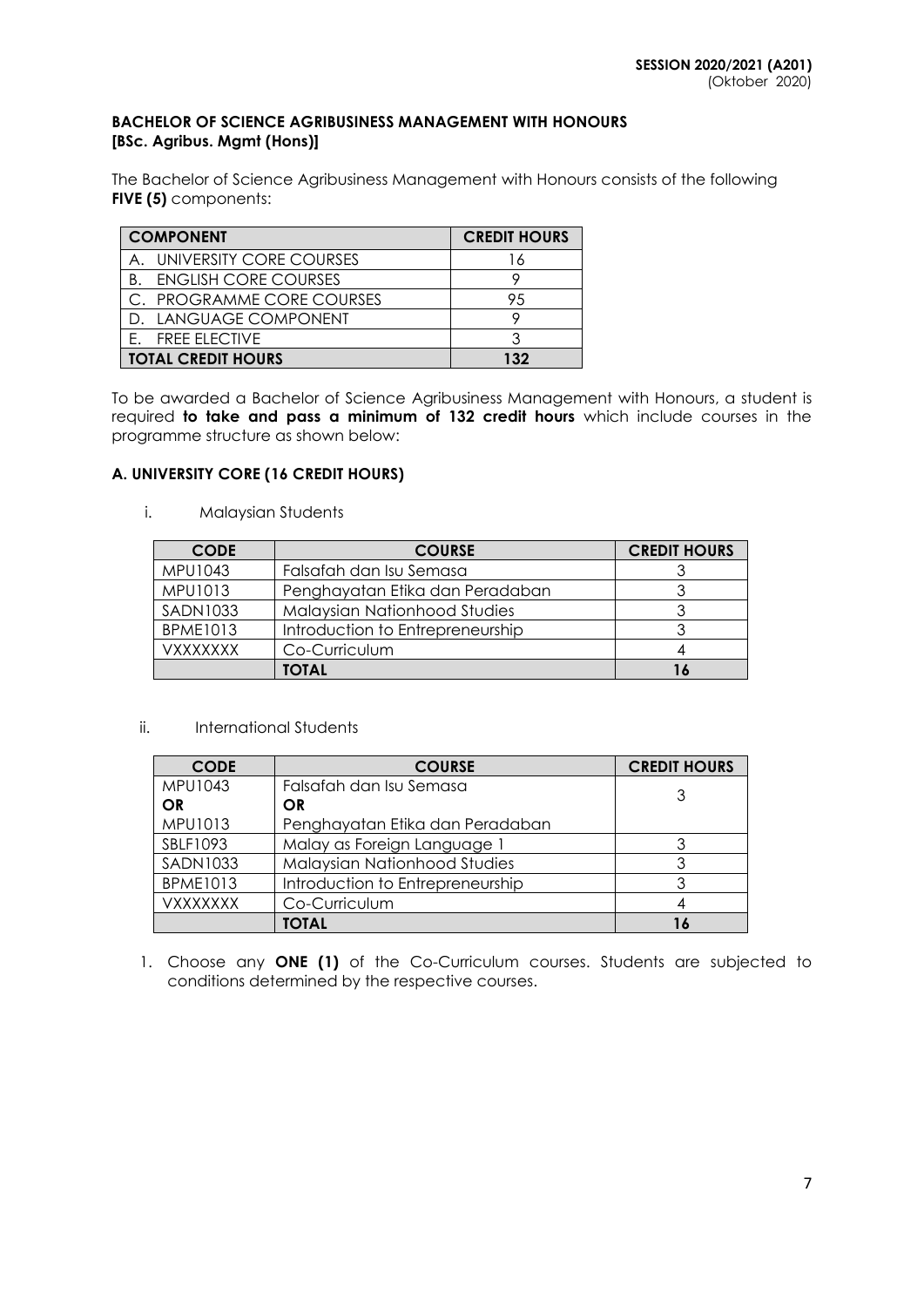# **B. ENGLISH CORE COURSES (9 CREDIT HOURS)**

A student is required to take English core courses according to the MUET result taken during the application process.

|                              | <b>COURSE NAME</b>             | <b>CREDIT HOURS</b> |  |  |
|------------------------------|--------------------------------|---------------------|--|--|
| <b>CODE</b>                  | <b>MUET BAND 1</b>             |                     |  |  |
| SBLE1073                     | Foundation English*            |                     |  |  |
| SBLE1063                     | <b>English Proficiency I</b>   | 3                   |  |  |
| SBLE2113                     | <b>English Proficiency II</b>  | $\overline{3}$      |  |  |
| SBLE3123                     | <b>English Proficiency III</b> | $\overline{3}$      |  |  |
|                              | <b>TOTAL</b>                   | 9                   |  |  |
|                              | <b>MUET BAND 2</b>             |                     |  |  |
| SBLE1063                     | English Proficiency I          | 3                   |  |  |
| SBLE2113                     | English Proficiency II         | $\overline{3}$      |  |  |
| SBLE3123                     | <b>English Proficiency III</b> | $\overline{3}$      |  |  |
|                              | <b>TOTAL</b>                   | $\overline{9}$      |  |  |
| <b>MUET BAND 3</b>           |                                |                     |  |  |
| SBLE2113                     | English Proficiency II         | 3                   |  |  |
| SBLE3123                     | <b>English Proficiency III</b> | $\overline{3}$      |  |  |
| ESP <sub>1</sub><br>SBLExxxx |                                | $\overline{3}$      |  |  |
|                              | <b>TOTAL</b>                   | 9                   |  |  |
|                              | <b>MUET BAND 4</b>             |                     |  |  |
| SBLE3123                     | <b>English Proficiency III</b> | 3                   |  |  |
| SBLExxxx                     | ESP <sub>1</sub>               | 3                   |  |  |
| SBLExxxx                     | ESP <sub>2</sub>               | 3                   |  |  |
|                              | <b>TOTAL</b>                   | 9                   |  |  |
| <b>MUET BAND 5 AND 6</b>     |                                |                     |  |  |
| SBLExxxx                     | ESP <sub>1</sub>               | 3                   |  |  |
| SBLExxxx                     | ESP <sub>2</sub>               | 3                   |  |  |
| SBLExxxx                     | ESP <sub>3</sub>               | $\overline{3}$      |  |  |
|                              | <b>TOTAL</b>                   | 9                   |  |  |

# **Credit for Foundation course will not be calculated in the GPA and CGPA**

1. A student is required to choose any **English for Specific Purposes (ESP)** courses as offered and shown below:

| <b>CODE</b> | <b>COURSE NAME</b>                            |
|-------------|-----------------------------------------------|
| SBLE3133    | English For Small Group Communication         |
| SBLE3143    | Report Writing                                |
| SBLE3153    | <b>Hospitality English</b>                    |
| SBLE3163    | <b>Public Speaking Skills</b>                 |
| SBI F3173   | <b>English For Professional Communication</b> |

# **C. PROGRAMME CORE COURSES (95 CREDIT HOURS)**

| <b>CODE</b>     | <b>COURSE</b>    | <b>CREDIT</b> | <b>PREREQUISITE</b>       |  |
|-----------------|------------------|---------------|---------------------------|--|
|                 |                  | <b>HOURS</b>  |                           |  |
| <b>BECA1013</b> | Biology          |               | <b>NONE</b>               |  |
| <b>BECA1023</b> | Chemistry        |               | <b>NONE</b>               |  |
| <b>BECA2013</b> | Animal Husbandry |               | BECA1013 Biology          |  |
|                 |                  |               | <b>AND</b>                |  |
|                 |                  |               | <b>BECA1023 Chemistry</b> |  |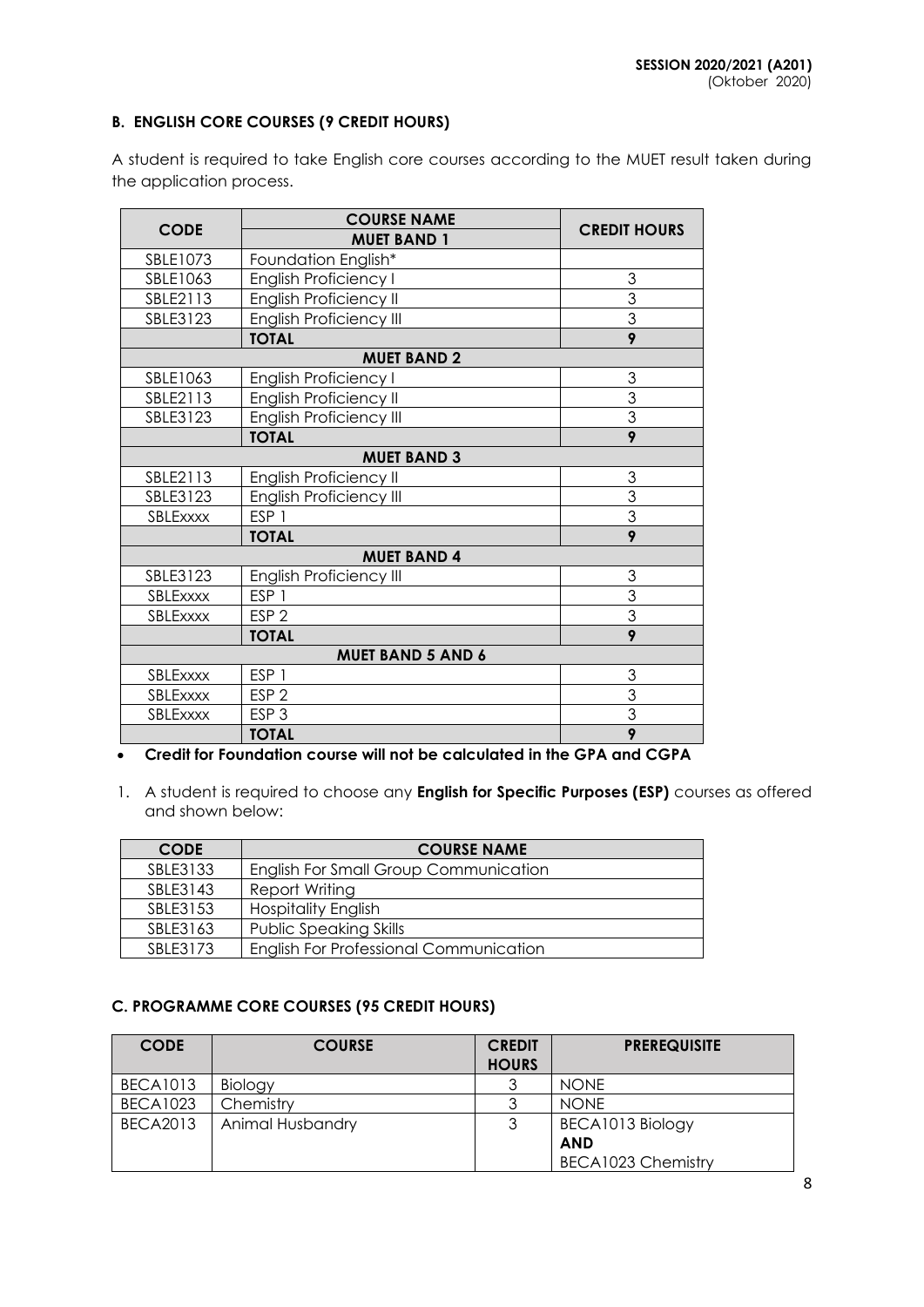(Oktober 2020)

| <b>BECA2023</b> | Food Science                                           | 3                         | BECA1013 Biology                             |
|-----------------|--------------------------------------------------------|---------------------------|----------------------------------------------|
|                 |                                                        |                           | <b>AND</b>                                   |
|                 |                                                        |                           | <b>BECA1023 Chemistry</b>                    |
| <b>BECA2033</b> | Soil Science                                           | 3                         | BECA1013 Biology                             |
|                 |                                                        |                           | <b>AND</b>                                   |
|                 |                                                        |                           | <b>BECA1023 Chemistry</b>                    |
| <b>BECA2043</b> | Agronomy                                               | 3                         | BECA1013 Biology                             |
|                 |                                                        |                           | <b>AND</b>                                   |
|                 |                                                        |                           | <b>BECA1023 Chemistry</b>                    |
| <b>BECA2053</b> | Aquaculture Management                                 | 3                         | BECA1013 Biology                             |
|                 |                                                        |                           | <b>AND</b>                                   |
| <b>BPMN1013</b> |                                                        | 3                         | BECA1023 Chemistry<br><b>NONE</b>            |
| <b>BKAN1013</b> | Principles of Management<br><b>Business Accounting</b> | 3                         | <b>NONE</b>                                  |
| <b>BWFF1013</b> | <b>Basic Finance</b>                                   | $\ensuremath{\mathsf{3}}$ | <b>NONE</b>                                  |
| <b>BPMN3023</b> | Strategic Management                                   | 3                         | Have taken and passed 100                    |
|                 |                                                        |                           | credit hours                                 |
| <b>BJMP2033</b> | Operation and Production                               | 3                         | SQQS1013 Elementary                          |
|                 | Management                                             |                           | Statistics                                   |
|                 |                                                        |                           | <b>AND</b>                                   |
|                 |                                                        |                           | SQQM1023 Managerial                          |
|                 |                                                        |                           | Mathematics                                  |
| <b>BJMP3073</b> | Purchasing and Supply Chain                            | 3                         | <b>BJMP2033</b>                              |
|                 | Management                                             |                           | Operation and Production                     |
|                 |                                                        |                           | Management                                   |
| BEEB1013        | Principles of Economics                                | $\ensuremath{\mathsf{3}}$ | <b>NONE</b>                                  |
| BEEB2013        | Microeconomics                                         | $\overline{3}$            | BEEB1013                                     |
|                 |                                                        |                           | Principles of Economics                      |
| BEEB2023        | Macroeconomics                                         | 3                         | BEEB1013                                     |
|                 |                                                        |                           | Principles of Economics                      |
| <b>GLUL3223</b> | Agribusiness Law                                       | $\mathfrak 3$             | <b>NONE</b>                                  |
| <b>BEEA3113</b> | <b>Agricultural Production</b>                         | $\overline{3}$            | <b>BEEB2013 Microeconomics</b>               |
|                 | Economics                                              |                           | <b>AND</b>                                   |
|                 |                                                        |                           | <b>BEEB2023 Macroeconomics</b>               |
| <b>BEEA3033</b> | Agribusiness Finance                                   | 3                         | <b>BEEB2013 Microeconomics</b>               |
|                 |                                                        |                           | <b>AND</b>                                   |
|                 |                                                        |                           | <b>BEEB2023 Macroeconomics</b>               |
| <b>BEEA3123</b> | Agribusiness Management                                | 3                         | <b>BEEB2013 Microeconomics</b>               |
|                 |                                                        |                           | <b>AND</b>                                   |
|                 |                                                        |                           | <b>BEEB2023 Macroeconomics</b>               |
| <b>BEEA3133</b> | Agricutural Development<br>Economics                   | 3                         | <b>BEEB2013 Microeconomics</b>               |
|                 |                                                        |                           | <b>AND</b><br><b>BEEB2023 Macroeconomics</b> |
| <b>BEEA3153</b> | <b>Agricultural Marketing</b>                          | 3                         | <b>BEEB2013 Microeconomics</b>               |
|                 |                                                        |                           | <b>AND</b>                                   |
|                 |                                                        |                           | <b>BEEB2023 Macroeconomics</b>               |
|                 |                                                        |                           |                                              |
| BEEA3163        | International Agricultural Trade                       | 3                         | <b>BEEB2013 Microeconomics</b>               |
|                 |                                                        |                           | <b>AND</b>                                   |
|                 |                                                        |                           | <b>BEEB2023 Macroeconomics</b>               |
| <b>BPMN3123</b> | <b>Management Ethics</b>                               | 3                         | Have Taken and Passed 70                     |
|                 |                                                        |                           | Credit Hours                                 |
| SQQM1023        | <b>Managerial Mathematics</b>                          | 3                         | <b>NONE</b>                                  |
| SQQS1013        | <b>Elementary Statistics</b>                           | $\overline{3}$            | <b>NONE</b>                                  |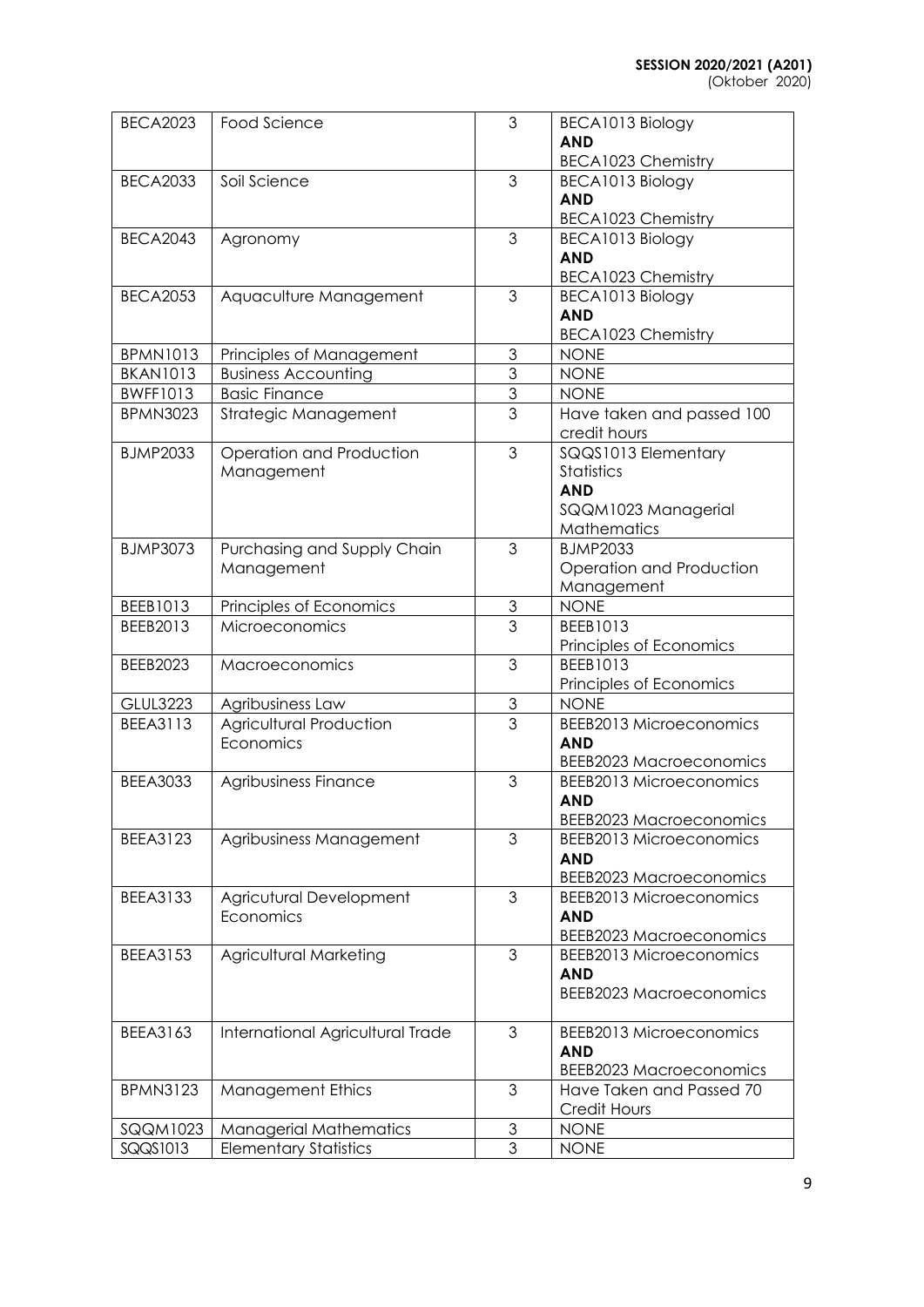(Oktober 2020)

| <b>BEER3043</b> | Research Methods                          | 3 | <b>BEEB2013 Microeconomics</b><br><b>AND</b><br>BEEB2023 Macroeconomics |
|-----------------|-------------------------------------------|---|-------------------------------------------------------------------------|
| SBLE3143        | Report Writing                            | 3 | SBLE3123 English Proficiency III                                        |
| SBLE3173        | English for Professional<br>Communication | 3 | SBLE3123 English Proficiency III                                        |
| <b>BEEX4908</b> | Practicum                                 | 8 | Have taken and passed all<br>courses under the<br>programme core        |

# **D. LANGUAGE COMPONENT (9 CREDIT HOURS)**

Student must complete the first until the third stage of any language course taken.

| <b>CODE</b>     | <b>COURSE</b>                            | <b>CREDIT</b><br><b>HOURS</b> | <b>PREREQUISITE</b>                                    |
|-----------------|------------------------------------------|-------------------------------|--------------------------------------------------------|
| SBLF1053        | Mandarin Language I / Foreign Language   | 3                             | <b>NONE</b>                                            |
| <b>SBLF2053</b> | Mandarin Language II / Foreign Language  | 3                             | SBLF1053 Mandarin<br>Language I / Foreign<br>Language  |
| <b>SBLF3053</b> | Mandarin Language III / Foreign Language | 3                             | SBLF2053 Mandarin<br>Language II / Foreign<br>Language |

Chinese students can choose any foreign language course **EXCEPT** Mandarin.

Any students from Chinese medium school can choose any of the foreign language courses **EXCEPT** Mandarin.

Students from Religious school are not allowed to take Arabic.

Students from Malaysia, Indonesia, Brunei, Singapore and southern Thailand are not allowed to take Bahasa Melayu.

International students are allowed to choose any foreign language course EXCEPT their Native Language.

Students need to complete the first stage to the third stage of any language course chosen.

# **E. FREE ELECTIVE (3 CREDIT HOURS)**

Students can choose **ONE (1)** course offered by another programme at the same School or courses offered by other Schools taking into account the following:

- i. Must meet the prerequisite of the courses if such courses require prerequisites.
- iii. Equivalent courses cannot be considered as free elective courses.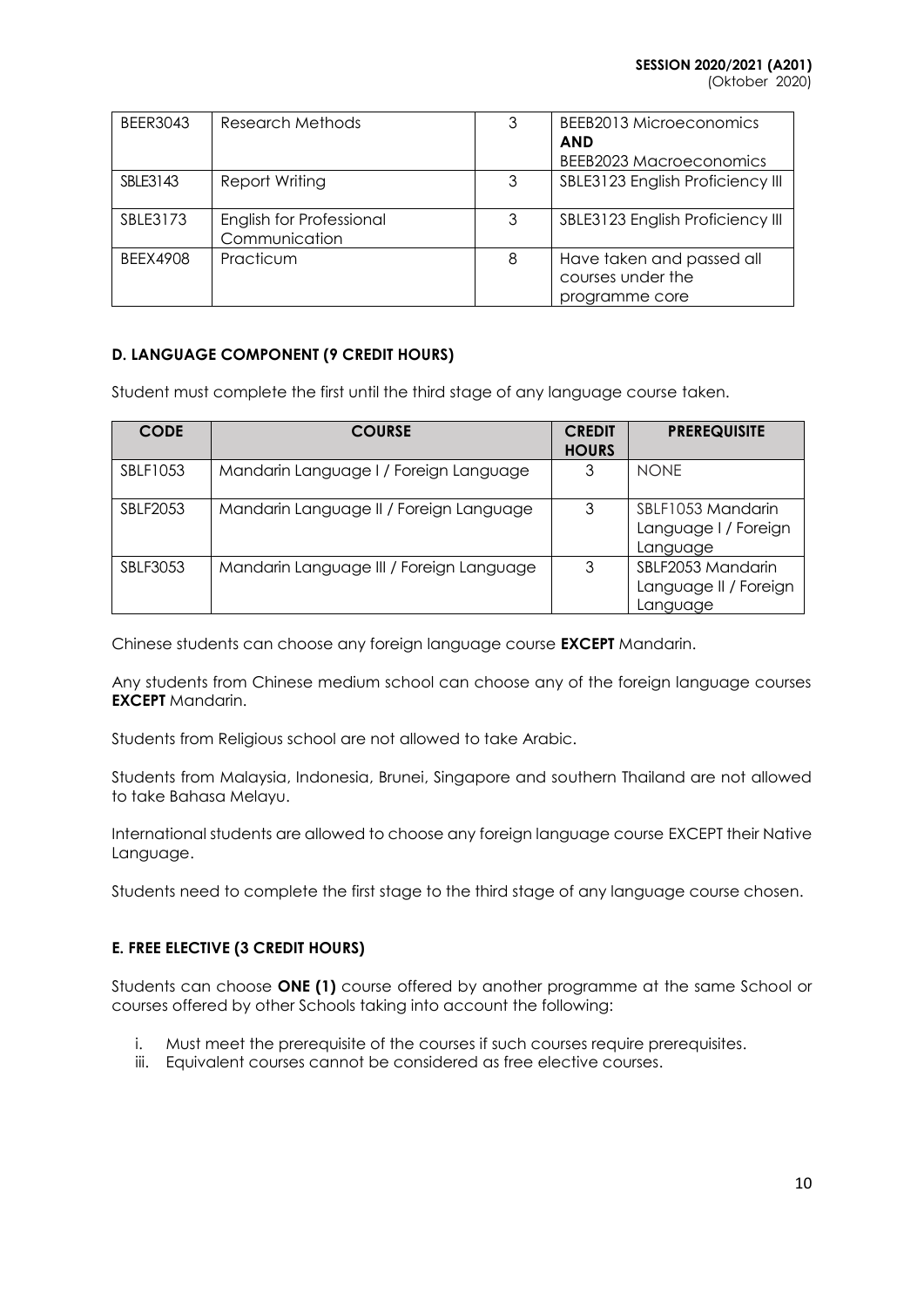# **PROGRAMME SUGGESTED COURSES BY SEMESTER FOR BACHELOR OF SCIENCE AGRIBUSINESS MANAGEMENT WITH HONOURS [BSc. Agribus. Mgmt. (Hons)]**

| Code                        | 1st Semester                                          | <b>Credit</b><br><b>Hours</b> | Code                               | 2nd Semester                           | <b>Credit</b><br><b>Hours</b>              |
|-----------------------------|-------------------------------------------------------|-------------------------------|------------------------------------|----------------------------------------|--------------------------------------------|
| <b>BPMN1013</b>             | Principles of                                         | 3                             | <b>MPU1043</b>                     | Falsafah dan Isu Semasa                | 3                                          |
|                             | Management                                            |                               | SBLEXXXX                           | <b>English Core Course</b>             | $\mathfrak{S}$                             |
| SBLEXXXX<br><b>SADN1033</b> | <b>English Core Course</b><br>Malaysian Nationhood    | $\mathfrak 3$<br>3            | SQQM1023                           | Managerial<br>Mathematics              | 3                                          |
|                             | Studies                                               |                               | BEEB2013                           | Microeconomics                         | $\ensuremath{\mathsf{3}}$                  |
| BEEB1013                    | Principles of Economics                               | $\mathfrak{S}$                | <b>BECA1023</b>                    | Chemistry                              | 3                                          |
| <b>BECA1013</b>             | Biology                                               | 3                             |                                    | Language Component I                   | 3                                          |
| SQQS1013                    | <b>Elementary Statistics</b>                          | 3                             | <b>VXXXXXXX</b>                    | Co-Curriculum II                       |                                            |
| <b>VXXXXXXX</b>             | Co-Curriculum I                                       |                               |                                    |                                        |                                            |
| <b>Total</b>                |                                                       | 19                            | <b>Total</b>                       |                                        | 19                                         |
| Code                        | 3rd Semester                                          | <b>Credit</b><br><b>Hours</b> | Code                               | <b>4th Semester</b>                    | <b>Credit</b><br><b>Hours</b>              |
| SBLEXXXX                    | <b>English Core Course</b>                            | 3                             | <b>BWFF1013</b>                    | <b>Basic Finance</b>                   | 3                                          |
| BEEB2023                    | Macroeconomics                                        | 3                             |                                    | Language Component III                 | 3                                          |
|                             | Language Component II                                 | 3                             | <b>BECA2013</b>                    | Animal Husbandary                      | 3                                          |
| <b>BECA2023</b>             | Food Science                                          | 3<br>3                        | <b>BECA2033</b><br><b>BEEA3153</b> | Soil Science                           | $\mathfrak{S}$<br>3                        |
| <b>BECA2053</b>             | Aquaculture<br>Management                             |                               | <b>BEEA3133</b>                    | Agricultural Marketing<br>Agricultural | 3                                          |
| MPU1013                     | Penghayatan Etika dan                                 | 3                             |                                    | <b>Development Economics</b>           |                                            |
|                             | Peradaban                                             |                               | <b>VXXXXXXX</b>                    | Co-Curriculum IV                       |                                            |
| <b>VXXXXXXX</b>             | Co-Curriculum III                                     | 1                             |                                    |                                        |                                            |
|                             |                                                       |                               |                                    |                                        |                                            |
| <b>Total</b>                |                                                       | 19                            | <b>Total</b>                       |                                        | 19                                         |
| Code                        | <b>5th Semester</b>                                   | <b>Credit</b><br><b>Hours</b> | Code                               | 6th Semester                           | <b>Credit</b><br><b>Hours</b>              |
| <b>BKAN1013</b>             | <b>Business Accounting</b>                            | 3                             | SBLE3173                           | English for Professional               | 3                                          |
| SBLE3143                    | Report Writing                                        | 3                             |                                    | Communication                          |                                            |
| <b>BJMP2033</b>             | Operation and                                         | 3                             | <b>GLUL3223</b>                    | Agribusiness Law                       |                                            |
|                             | Production Management                                 |                               | <b>BEEA3033</b>                    | Agribusiness Finance                   |                                            |
| <b>BEEA3123</b>             | Agribusiness                                          | 3                             | <b>BECA2043</b>                    | Agronomy                               | $\begin{array}{c} 3 \\ 3 \\ 3 \end{array}$ |
|                             | Management                                            |                               | <b>BJMP3073</b>                    | Purchasing and Supply                  | 3                                          |
| <b>BEEA3113</b>             | Agricultural Production<br>Economics                  | 3                             |                                    | Chain Management                       |                                            |
| <b>BPMN3123</b>             | <b>Management Ethics</b>                              | 3                             |                                    |                                        |                                            |
| <b>Total</b>                |                                                       | 18                            | <b>Total</b>                       |                                        | 15                                         |
| Code                        | <b>7th Semester</b>                                   | <b>Credit</b><br><b>Hours</b> | Code                               | 8th Semester                           | <b>Credit</b>                              |
| <b>BPME1013</b>             | Introduction to                                       | 3                             | <b>BEEX4908</b>                    | Practicum                              | <b>Hours</b><br>8                          |
|                             | Entrepreneurship                                      |                               |                                    |                                        |                                            |
| <b>BEER3043</b><br>BEEA3163 | <b>Research Methods</b><br>International Agricultural | 3<br>3                        |                                    |                                        |                                            |
|                             | Trade                                                 |                               |                                    |                                        |                                            |
| <b>BPMN3023</b>             | Strategic Management                                  | 3                             |                                    |                                        |                                            |
|                             | Free Elective                                         | 3                             |                                    |                                        |                                            |

**Total Overall Credit Hours: 132 credit hours**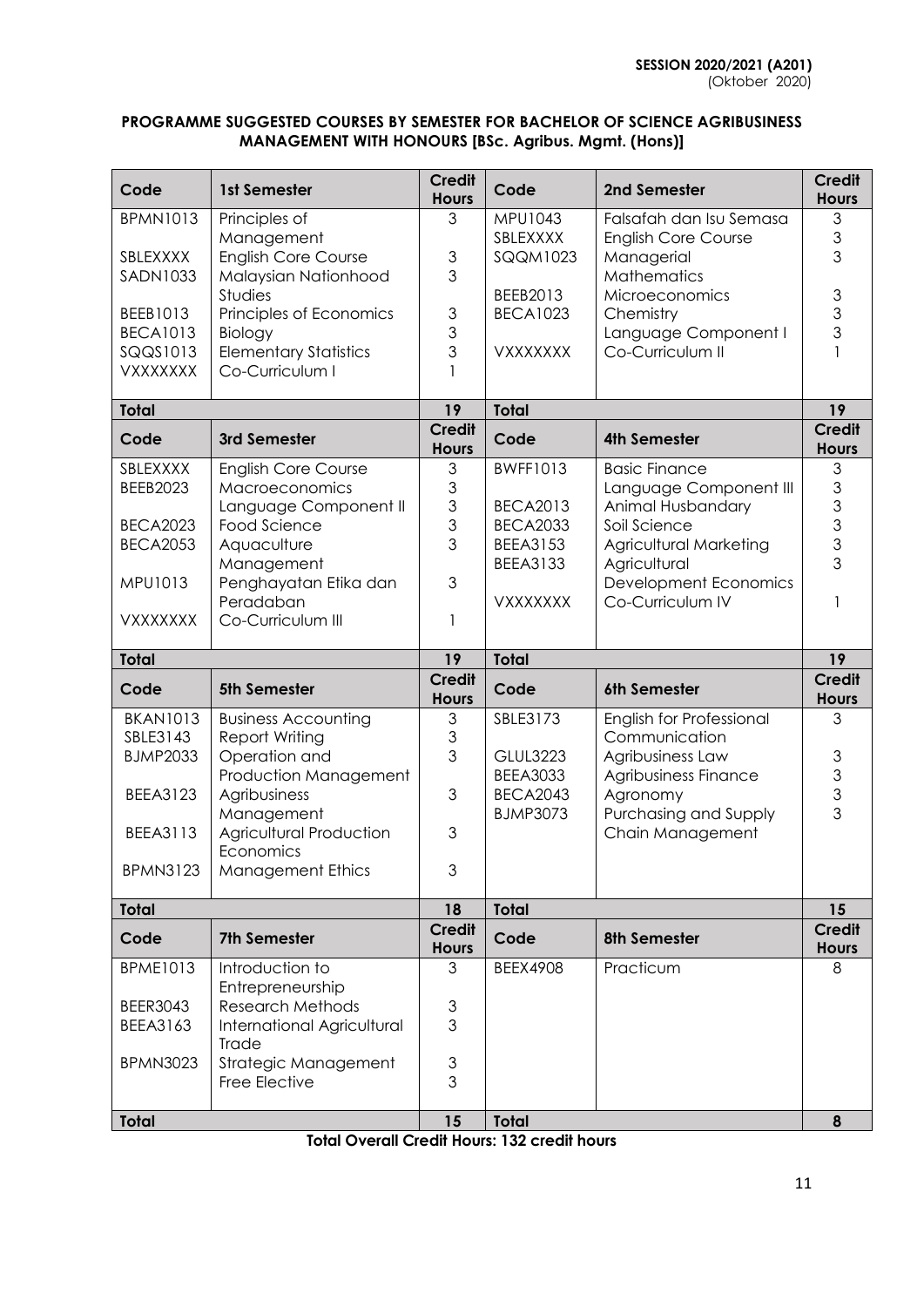### **COURSES OFFERED BY SEMESTER**

| <b>CODE</b>     | <b>COURSES</b>                    | SEM I                   | <b>SEM II</b>           |
|-----------------|-----------------------------------|-------------------------|-------------------------|
| <b>BECA1013</b> | Biology                           | X                       | X                       |
| <b>BECA1023</b> | Chemistry                         | Χ                       | Χ                       |
| <b>BECA2013</b> | Animal Husbandry                  |                         | Χ                       |
| <b>BECA2023</b> | <b>Food Science</b>               | X                       |                         |
| <b>BECA2033</b> | Soil Science                      | X                       | Χ                       |
| <b>BECA2043</b> | Agronomy                          |                         | X                       |
| <b>BECA2053</b> | Aquaculture Management            | Χ                       |                         |
| <b>BEEA3033</b> | Agribusiness Finance              | X                       | $\sf X$                 |
| <b>BEEA3113</b> | <b>Agricultural Production</b>    | X                       | X                       |
|                 | Economics                         |                         |                         |
| <b>BEEA3123</b> | Agribusiness Management           | Χ                       | Χ                       |
| <b>BEEA3133</b> | Agricultural Development          | X                       | X                       |
|                 | Economics                         |                         |                         |
| <b>BEEA3153</b> | Agricultural Marketing            | Χ                       | Χ                       |
| BEEA3163        | <b>International Agricultural</b> | X                       | Χ                       |
|                 | Trade                             |                         |                         |
| BEEB1013        | Principles of Economics           | Χ                       | Χ                       |
| BEEB2013        | Microeconomics                    | X                       | Χ                       |
| <b>BEEB2023</b> | Macroeconomics                    | Χ                       | Χ                       |
| <b>BEER3043</b> | <b>Research Methods</b>           | X                       | X                       |
| <b>BPMN1013</b> | Principles of Management          | Χ                       | X                       |
| <b>BKAL1013</b> | <b>Business Accounting</b>        | Χ                       | Χ                       |
| <b>BWFF1013</b> | <b>Basic Finance</b>              | $\overline{\mathsf{X}}$ | $\overline{\mathsf{x}}$ |
| <b>BPMN3023</b> | <b>Strategic Management</b>       | $\mathsf X$             | Χ                       |
| <b>BJMP2033</b> | Operation and Production          | X                       |                         |
|                 | Management                        |                         |                         |
| <b>BJMP3073</b> | Purchasing and Supply             |                         | Χ                       |
|                 | Chain Management                  |                         |                         |
| <b>GLUL3223</b> | Agribusiness Law                  |                         | $\overline{\mathsf{X}}$ |
| <b>BEEX4908</b> | Practicum                         | $\sf X$                 | $\overline{\mathsf{x}}$ |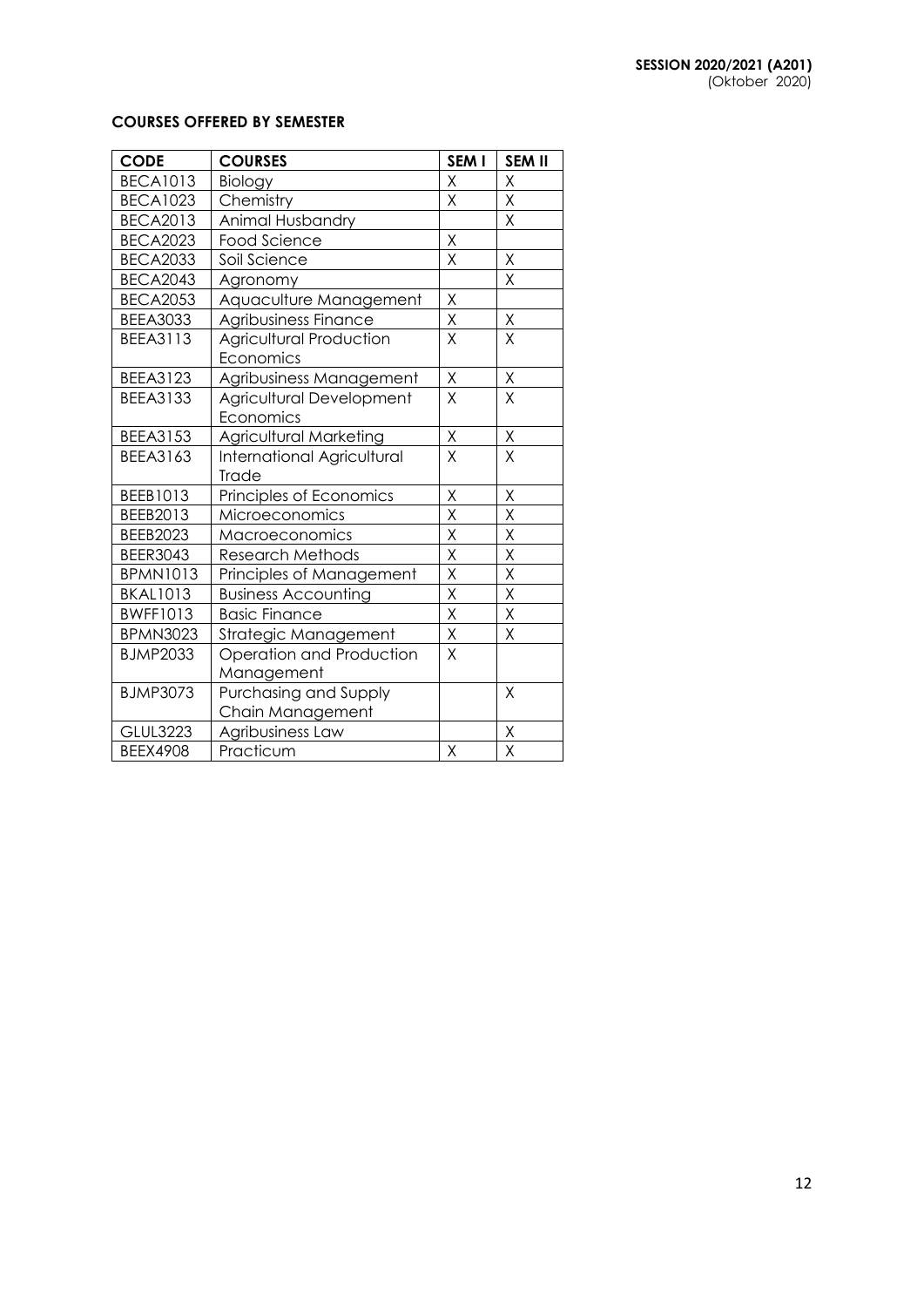### **COURSE SYNOPSIS**

### **BECA1013 BIOLOGY PRE-REQUISITE NONE**

This course covers the introduction to genetics, principles of segregation and independent organization, genetics population, the concept of genetic evolution and the process of species classification. The course also covers aspects of animal physiology and ecology. Principles of conservation and renewable natural resources, the role of parks, pollution, eutrophication and erosion are also discussed.

……………………………………………………………………………

#### **BECA1023 CHEMISTRY PRE-REQUISITE NONE**

This course covers the introduction of measurement, stoichiometry, reactions, theory of kinetic gases, thermochemical, atomic structure, electronic structure and the periodic table, chemical bonding, tedoks reaction, electrochemistry, acids and bases, chemical nuclear, organic chemicals, chemicals, inorganic, and biochemical.

……………………………………………………………………………

### **BECA2013 ANIMAL HUSBANDRY**

# **PRE-REQUISITE BECA1013 BIOLOGY, BECA1023 CHEMISTRY**

This course provides an introduction to livestock production and management aspects, and its role in the agricultural sector. This course will also include an introduction to livestock species, diseases and advantages of the livestock. Management of livestock (cattle, sheep, buffalo, and deer) and non-ruminants (poultry, pigs) will be covered in general.

……………………………………………………………………………

# **BECA2023 FOOD SCIENCE**

# **PRE-REQUISITE BECA1013 BIOLOGY, BECA1023 CHEMISTRY**

This course discusses the fundamentals of food science. It covers the basics according functions in some selected commodities. This course will also discuss the methods of food processing, food operations, the effects of food processing, food safety, food storage, food product wrapping, food laws and rules, and food labels.

……………………………………………………………………………

# **BECA2033 SOIL SCIENCE**

# **PRE-REQUISITE BECA1013 BIOLOGY, BECA1023 CHEMISTRY**

This course discusses the biological, physical and chemical aspects of soil such as access to land, resources and land development, soil fertility, fertilizers, soil organisms, soil sampling techniques and related tests.

……………………………………………………………………………

# **BECA2043 AGRONOMY**

# **PRE-REQUISITE BECA1013 BIOLOGY, BECA1023 CHEMISTRY**

Agronomy is the science and technology of using plants for food, fuel, feed, and fiber. Agronomy encompasses work in the areas of plant genetics, plant physiology, meteorology, and soil science. Agronomy is the application of a combination of sciences like biology, chemistry, ecology, earth science, and genetics. Agronomists today are involved with many issues including producing food, creating healthier food, managing environmental impact of agriculture, and creating energy from plants Agronomists often specialize in areas such as crop rotation, irrigation and drainage, plant breeding, soil and plant classification, soil fertility, weed control and pest control.

……………………………………………………………………………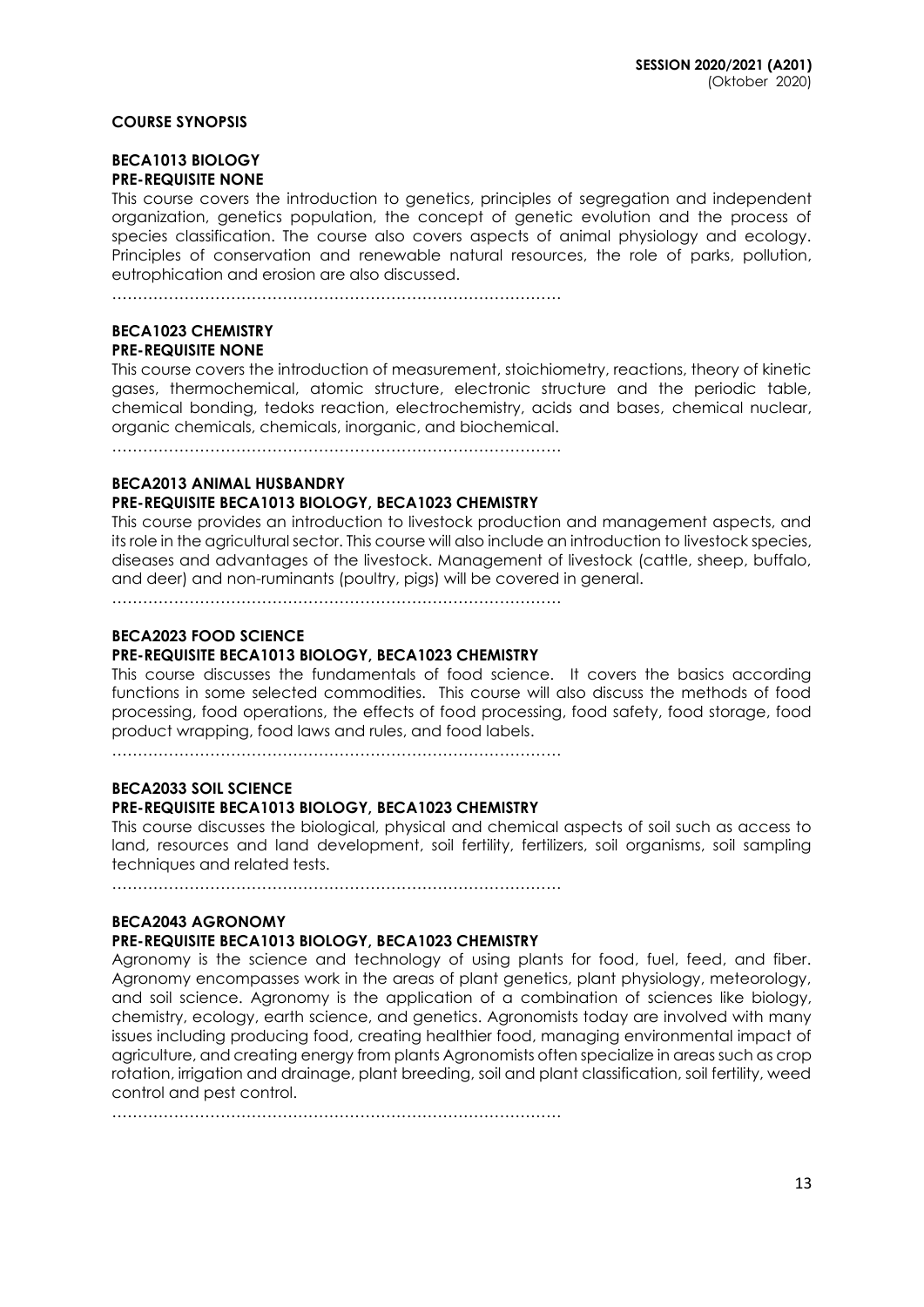#### **BECA2053 AQUACULTURE MANAGEMENT**

#### **PRE-REQUISITE BECA1013 BIOLOGY, BECA1023 CHEMISTRY**

This course introduces the history and development of aquaculture sector nationally and globally. It consists of the economics and management of aquaculture production. The aquaculture management include seed management, feed management, water management, health management, postharvest management and more.This course also covers the environmental and social issue in aquaculture production.

……………………………………………………………………………

### **BEEA3033 AGRIBUSINESS FINANCE**

### **PRE-REQUISITE BEEB2013 MICROECONOMICS, BEEB2023 MACROECONOMICS**

This course discusses about financial issues such as how to get capital to run agribusiness activity, policies related agribusiness credit, evaluation of the lending criterias by financial institutions, credit analysis and preparation of paperwork for loan applications.

.........................................................................................................

# **BEEA3113 AGRICULTURAL PRODUCTION ECONOMICS**

# **PRE-REQUISITE BEEB2013 MICROECONOMICS, BEEB2023 MACROECONOMICS**

This course provides an introduction to the economic aspects of agricultural production. The focus will be given on the relationship between inputs and outputs for the use of various variable inputs. This course also discusses important methods in selecting agricultural investment that are useful for a manager in making farm decisions. Empirical examples are used to combine theories with practices.

……………………………………………………………………………

#### **BEEA3123 AGRIBUSINESS MANAGEMENT PRE-REQUISITE BEEB2013 MICROECONOMICS, BEEB2023 MACROECONOMICS**

This course covers the overall basic aspects of the management of agribusiness. It provides an exposure to the core and applications of agribusiness activities, beginning from the level of understanding farm management to produce agricultural output to the marketing aspects and agricultural economics in order to ensure students gain sufficient knowledge and basic expertise to be efficient and effective future agribusiness managers.

……………………………………………………………………………

### **BEEA3153 AGRICULTURAL MARKETING PRE-REQUISITE BEEB2013 MICROECONOMICS, BEEB2023 MACROECONOMICS**

This course discusses the marketing institutions and international trade as well as their roles in distributing the agricultural output to ultimate consumers. This course also discusses economic and non-economic factors that influence the market and agricultural trade.

…………………………………………………………………………….

# **BEEA3163 INTERNATIONAL AGRICULTURAL TRADE**

### **PRE-REQUISITE BEEB2013 MICROECONOMICS, BEEB2023 MACROECONOMICS**

This course discusses the basic concepts of international trade and its application in food and other agricultural products. The course begins with a discussion of the concept of international trade, the impact of government intervention in the international market of agricultural products, and current issues related to agricultural goods trading.

.........................................................................................................